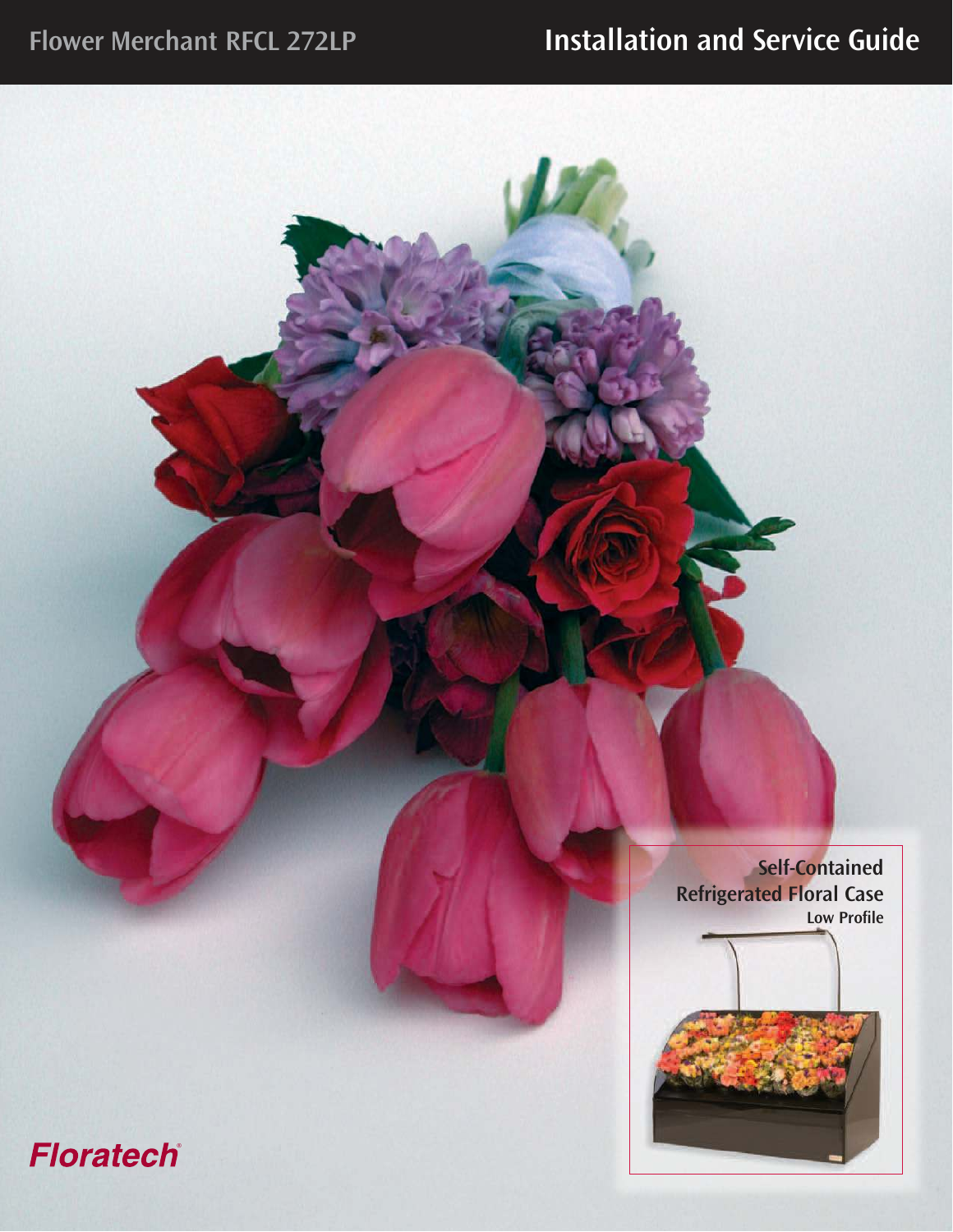Floratech® is a division of Air Innovations, a leader in niche market environmental control since 1983.

For more information contact:

**Floratech**®

7000 Performance Drive North Syracuse, New York 13212 Phone: 1-315-452-7400 Fax: 1-315-452-7420 info@airinnovations.com www.airinnovations.com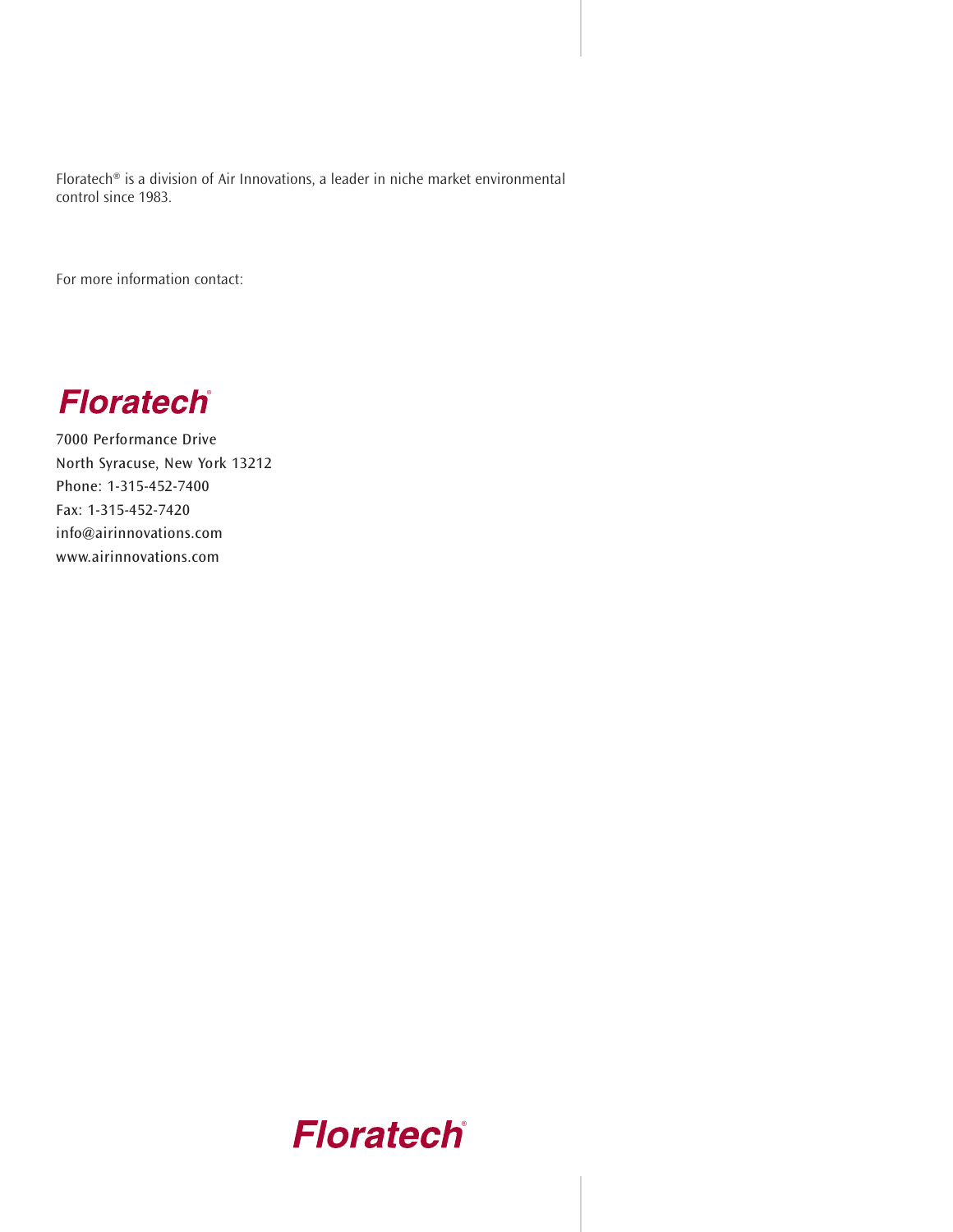# **Table of Contents**

| Cleaning and Maintenance -      |  |
|---------------------------------|--|
| Cleaning and Maintenance -      |  |
| Cleaning and Maintenance -      |  |
| Cleaning and Maintenance -      |  |
| Cleaning and Maintenance -      |  |
| <b>Operating Specifications</b> |  |
| <b>Operating Specifications</b> |  |
|                                 |  |
| Wiring Diagram                  |  |
|                                 |  |
|                                 |  |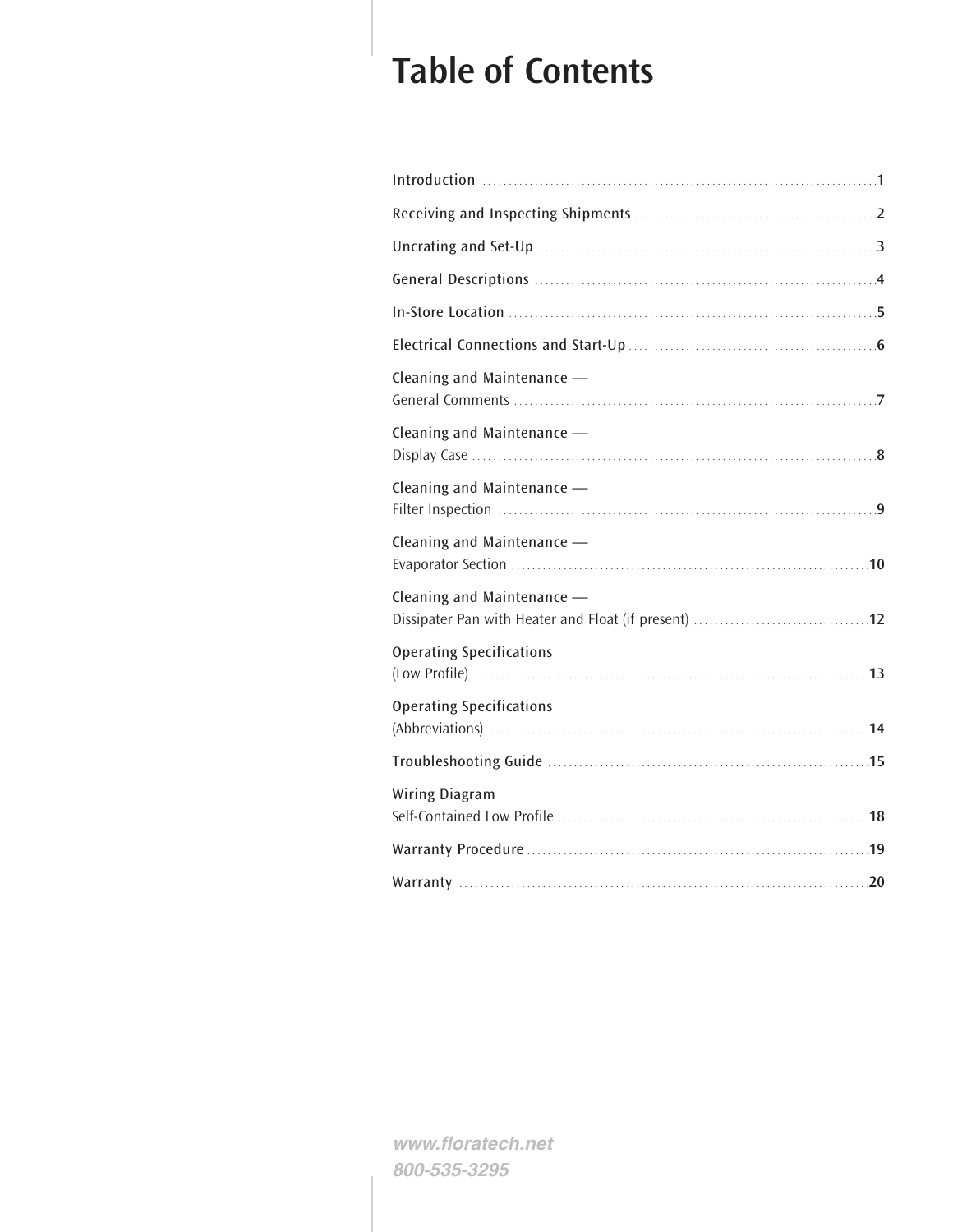## **Introduction**

Congratulations on the purchase of your new Floratech display! You have selected the industry's most advanced, state-of-the-art refrigerated floral merchandising unit that has been designed to keep your flower arrangements fresh and draw shoppers to your products for many years to come.

Each Floratech unit has also been engineered and manufactured to deliver long-term refrigeration and mechanical performance. So as with any new piece of equipment, it is important that you understand the various aspects of its installation, filter maintenance and cleaning procedures.

This *Installation and Service Guide* has been arranged to help you easily find all the information you need for your specific unit. It summarizes the important information and assembly hints that will help get you started. If you are viewing this guide electronically, you may navigate through the pdf document by simply clicking on the desired sections in the table of contents.

By following all the maintenance procedures found in this guide, you (and your customers) will be rewarded with years of dependable, trouble-free service from your new Floratech unit.

Please read these instructions thoroughly.

And from all of us here at Floratech... thank you.

**www.floratech.net 800-535-3295 1**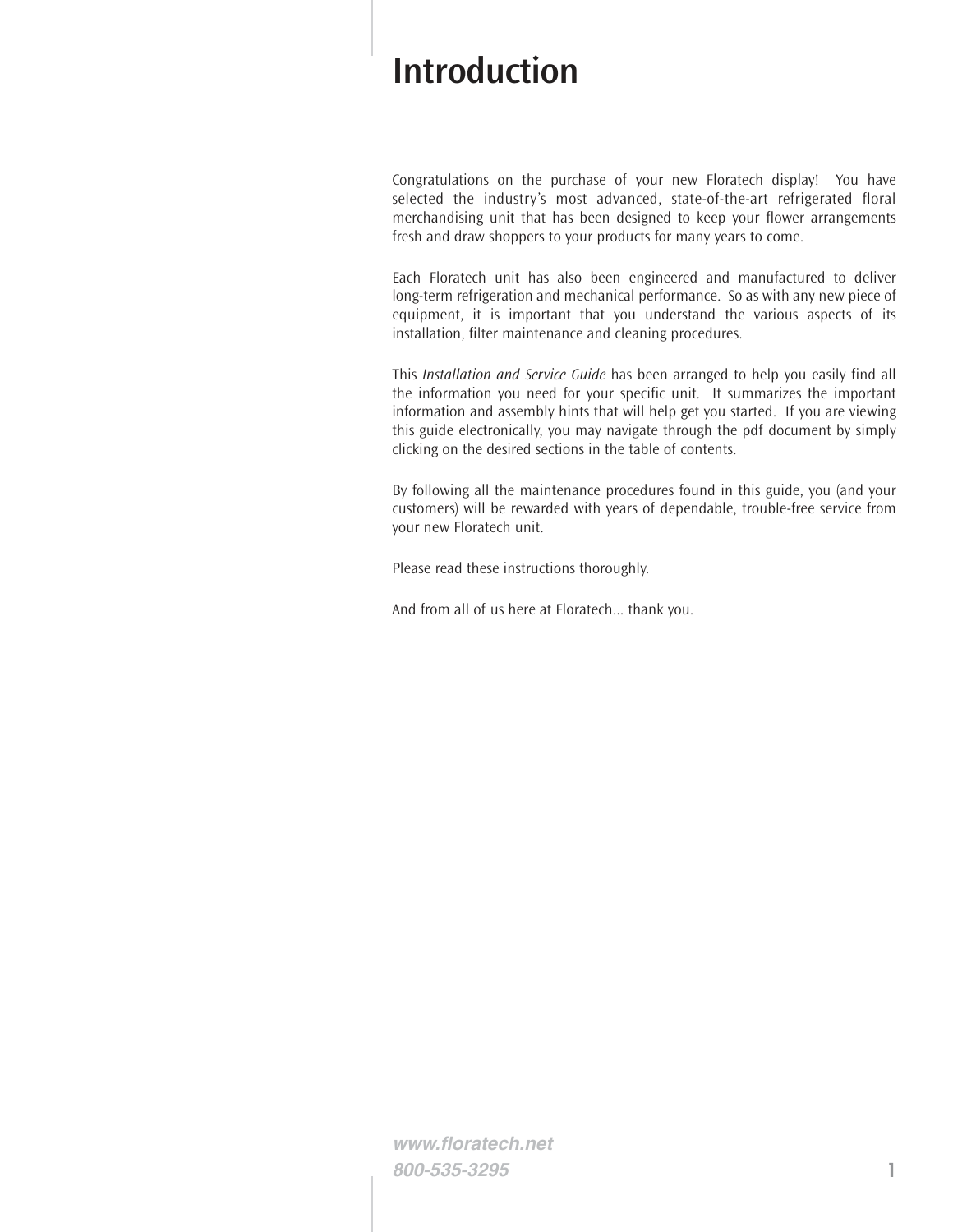# **Receiving and Inspecting Shipments**

Each Floratech unit undergoes a series of rigorous Pre-Ship Inspection Points prior to leaving our manufacturing facility. Once the unit has successfully passed this inspection process, it is carefully loaded on the carrier's transport vehicle.

From this point, the transportation company is wholly responsible for the unit's shipment — from the time it is received by them until it is delivered to you.

What you should do when your Floratech unit arrives...

- **1.** Carefully inspect the entire unit. Take the time to walk around the unit to look for any exterior damage that may have occurred during shipment. Look closely at all the corners of the unit for any signs of it being dropped.
- **2.** If a shipment should arrive with the crating or packaging damaged, this could signal further damage inside. First, immediately have the driver note the exterior condition on the bill of lading. (Digital photographs of the damage taken at this point will be helpful.)
- **3.** Next, remove the crating and packaging and inspect the contents for any concealed damage. (Again, digital photographs of any damage taken at this point will be helpful.)
- **4.** If it is clear that the unit has been damaged in transit, immediately notify and file a claim with the carrier. Do not return the shipment to Floratech. If this procedure is not followed, the carrier may reject the claim and the consignee may suffer the loss.

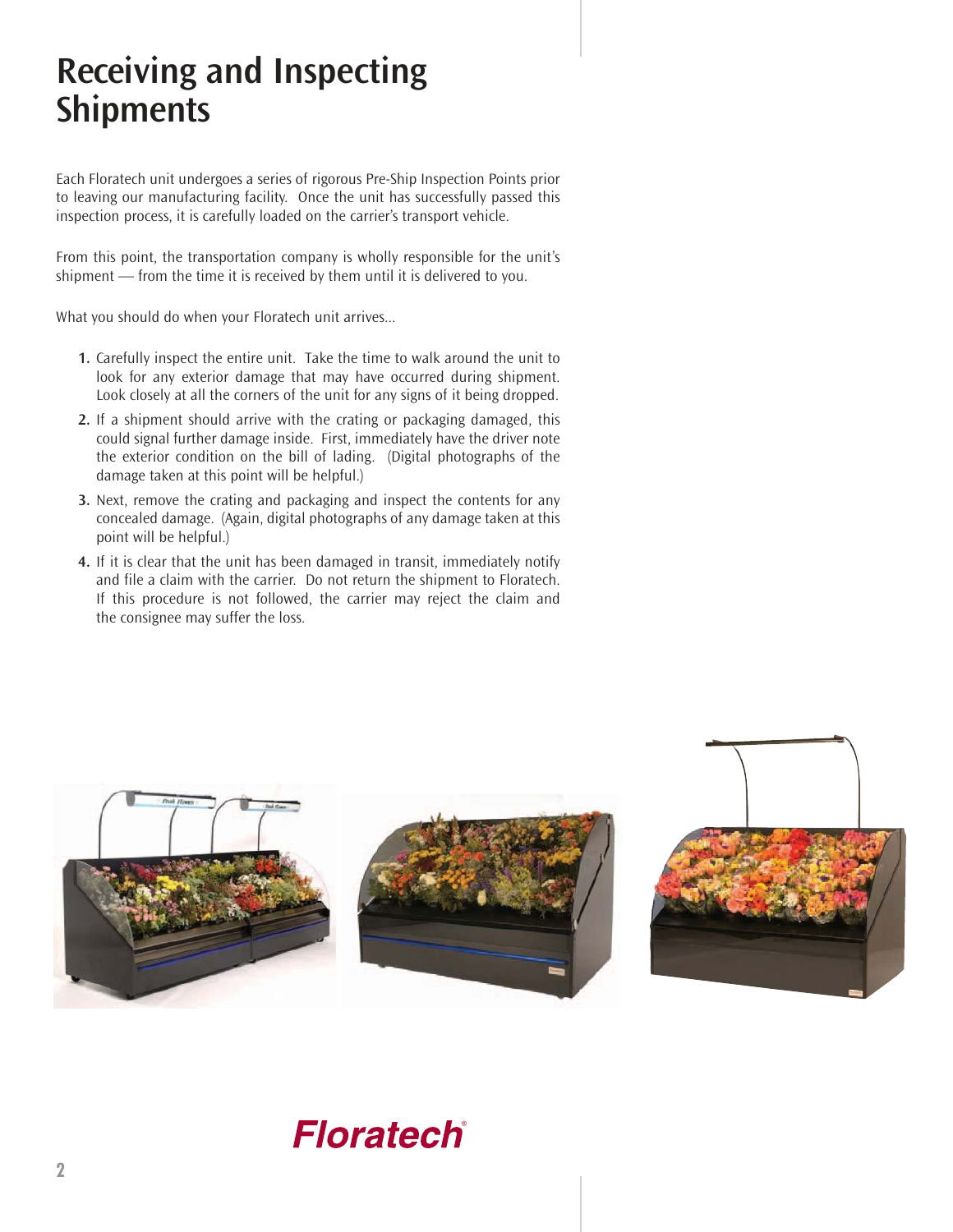# **Uncrating and Set-Up**



*Figure 1: Low Profile RFCL 272LP with Lighting Option*

- Light Switch on top of light bar.
- Power Switch on right hand side of back wall.

To uncrate your Floratech display:

**1.** Carefully remove any shipping straps, outer wrapping or crating materials.

**IMPORTANT NOTE: The unit is mounted on casters and the crating is designed to protect them during shipment.**

- **2.** Remove unit from the shipping skid using a fork truck. Position the forks carefully to prevent any damage to the casters, feet or other components on the bottom of the unit.
- **3.** Move unit into place as outlined on page 5 "In-Store Location."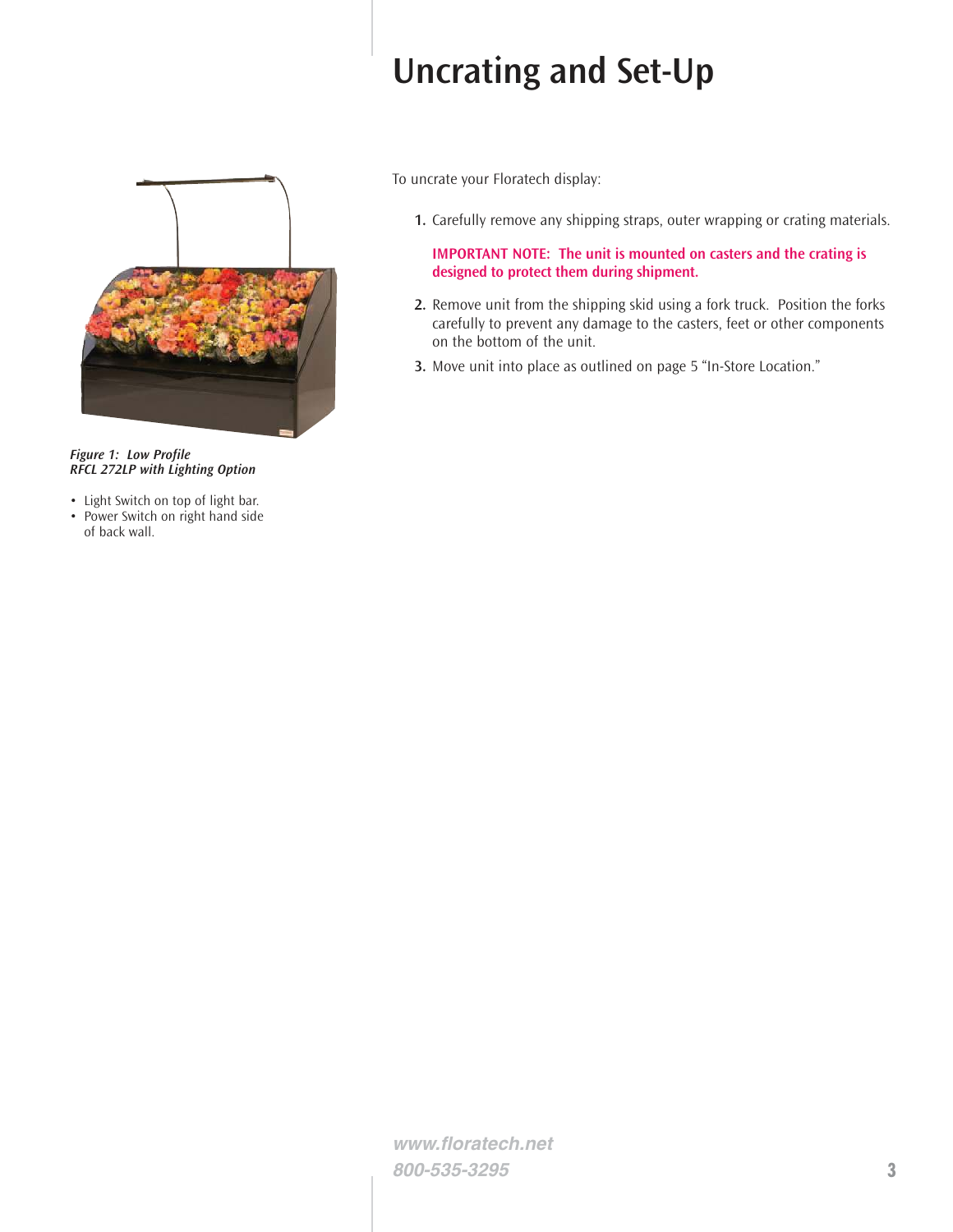# **General Descriptions**

#### **Self-Contained Refrigeration System**

Easily movable on its built-in casters, Floratech Self-Contained units require no external refrigeration connections. Each unit has a compressor and condenser. The RFCL 272LP has one complete refrigeration/electrical system.

The units are 208/230 Volt, 1-Phase, 60-Hertz and fitted *with* an electrical plug. The electrical system must be connected to an independent and dedicated receptacle(s). Therefore, use one double-pole circuit for the RFCL 272LP.

Under normal conditions, the air temperature leaving the evaporator coil will be approximately 35°F to 40°F below store ambient temperature. Each Floratech unit is thermostatically controlled and has an air cycle defrost initiated by the thermostat. During defrost, the compressor and condenser fan stop and the evaporator fans continue to operate.

#### **Depending on the Floratech model, condensate water is either automatically evaporated by a 1500-Watt dissipater pan or will require installation to a floor drain.**

The use of environmentally sensitive refrigerant HFC-R404A is the preferred choice in Floratech units.

#### **Evaporator Airflow**

All models feature Floratech's patented "Boundary Layer" airflow technology. This air directly cools vases and gently envelops flowers. Air enters at the bottom front grille and exits out perforated holes throughout the entire case.

#### **Downflow Condenser**

Condenser supply air enters through the top on an angled grille located in the back, just behind the top row of flowers. It exits by flowing downward and dissipating out over the floor.

#### **Condensate Removal**

**Dissipater Pan: No field connections are required.** A dissipater pan housing a heater/float combination automatically evaporates condensate water. See **Cleaning and Maintenance — Dissipater Pan** schedule for optimal operation.

**Floor Drain Option:** An interconnecting line must be connected from the outlet of the drain in the floral case to the customer's floor drain (typically found with remote condensing systems). A drain line must be installed if there is no dissipater pan.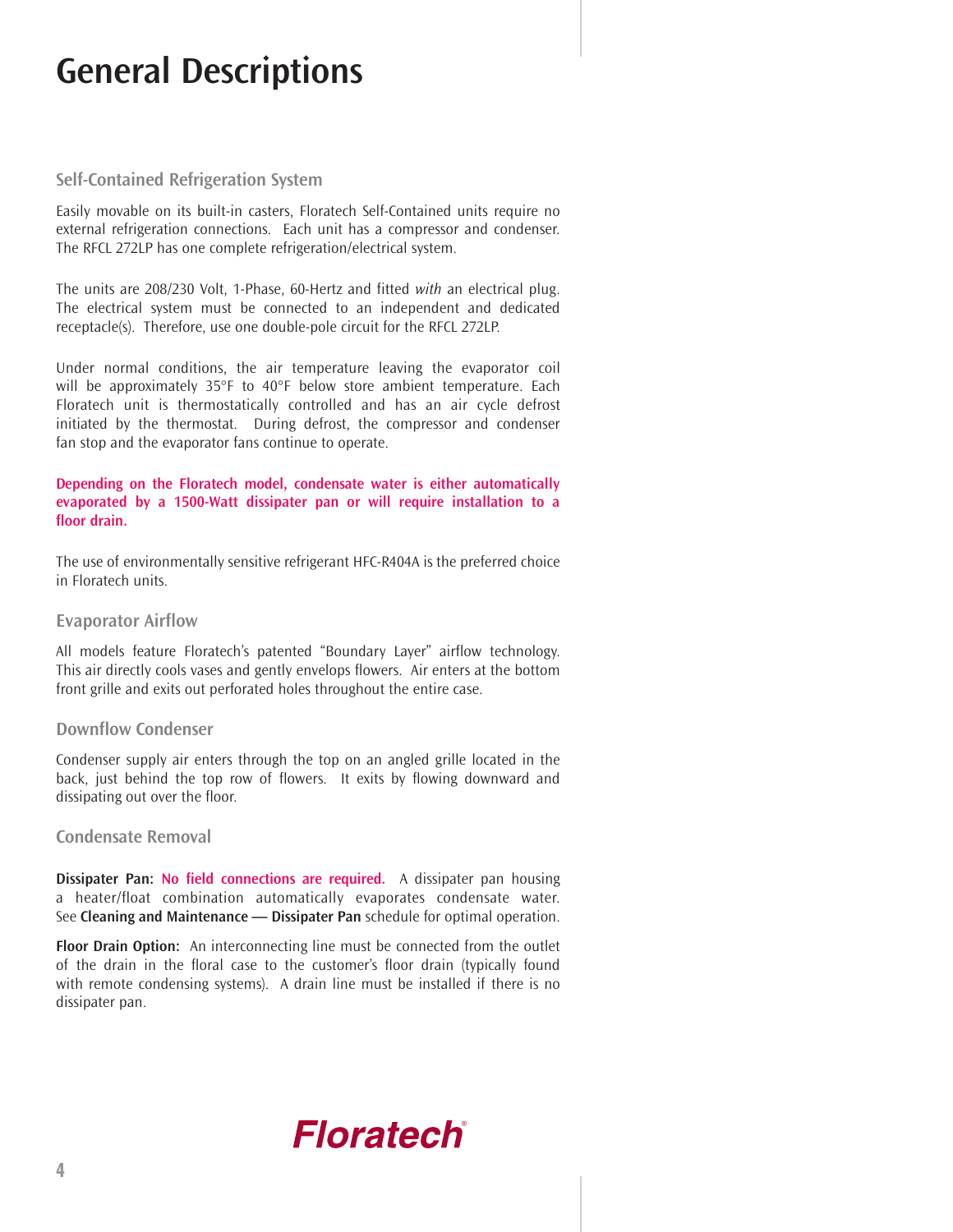# **In-Store Location**



Aside from positioning your Floratech unit in a high-traffic and high-visibility location to increase sales, it's important that the unit meets the following mechanical requirements.

- **1.** Place the unit in an area where ambient temperature is 65°F to 75°F and the relative humidity does not exceed 50%.
- **2.** To provide sufficient space around the unit for proper operation, anything placed on the left or right side of the unit must allow a 4-inch floor clearance for air movement. Blocking this airflow could cause poor cooling, lower efficiency and damage to the compressor.
- **3.** Make sure that the location for the unit is level to insure proper condensate drainage.

**IMPORTANT NOTE: Conditions outside these parameters will impede performance.**

**4.** Continue with instructions on page 6 "Electrical Connections and Start-Up."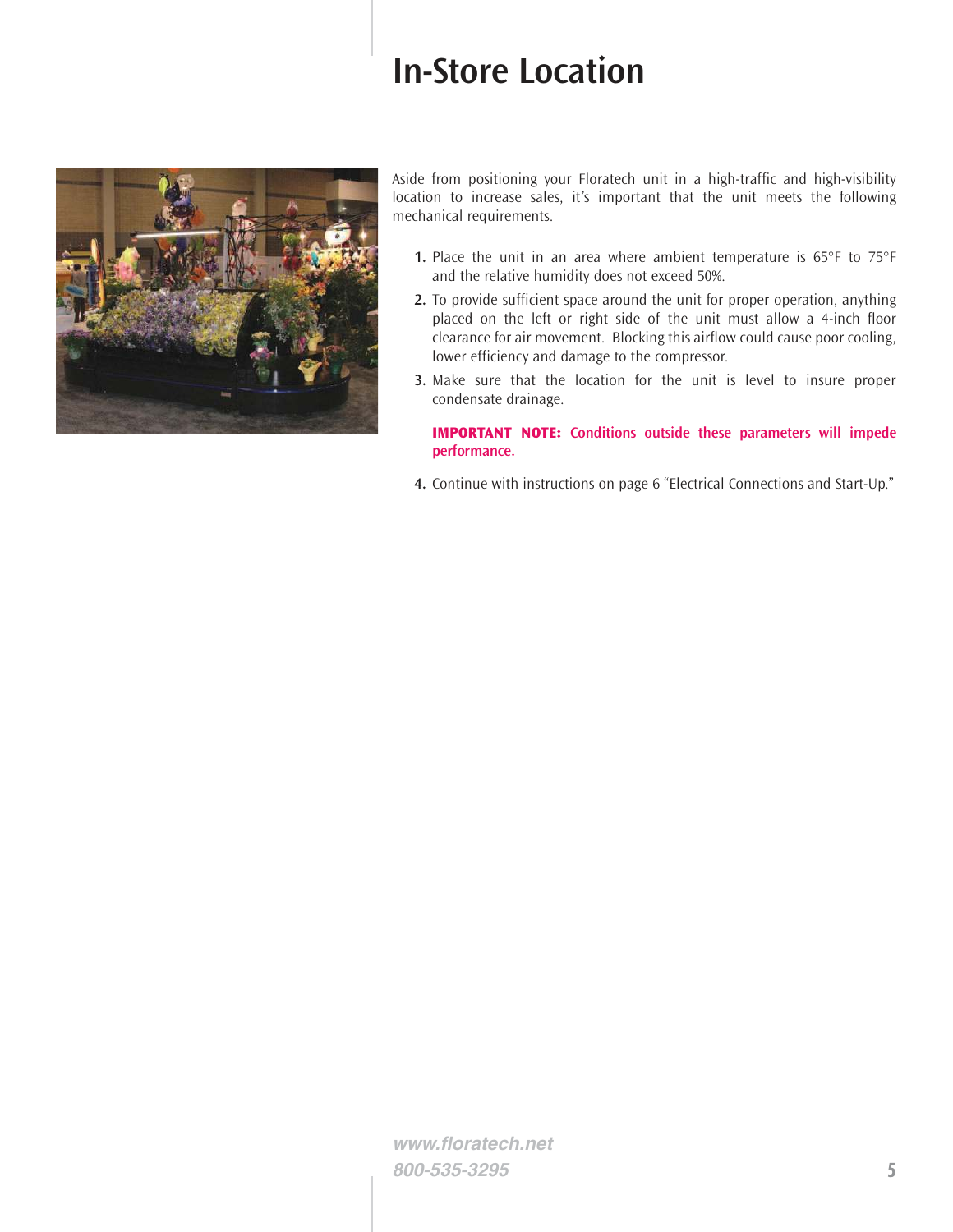# **Electrical Connections and Start-Up**

*Before proceeding,* locate the ON/OFF switch attached to right-hand rear wall. Check to ensure that the ON/OFF switch is in the OFF position.

- **1.** The plug must be connnected to dedicated double-pole circuits; each consisting of 208/230 Volt, 1-Phase, 60-Hertz power. Voltage to the unit should fall between 188– 228V for 208V circuits and 207–253V for 230V Circuits or damage to the compressor may occur. Remote units require 104–126V. Use a 30 Amp NEMA 14-30R receptacle(s).
- **2.** Start the unit by moving the power switch to the ON position.
- **3.** Evaporator fans will start.
- **4.** Compressor and condenser fan will also start.
- **5.** Thermostat is factory set so no field adjustments are required, under normal operating conditions. (Refer to page 13 "Operating Specifications," if necessary.)

#### **NOTE: On self-contained units, the thermostat, which has a second sensor in the evaporator coil, senses the presence of ice and automatically initiates defrost (see Figure B).**

- **6.** Measure supply air temperature after running unit for 15–20 minutes. Supply air temperature should fall between thermostat settings, typically 34°F to 45°F. (Refer to page 15 "Troubleshooting," if necessary.)
- **7.** Check for leaks and proper drainage of condensate system by pouring 1 liter of water into the evaporator drain pan (for access, see page 10 "Maintenance"). Using a wet vacuum, remove water from dissipater pan as it may not boil off fast enough before new condensate appears.

**IMPORTANT NOTE: If test water isn't removed before startup, spillage may occur. (Refer to page 15 "Troubleshooting," if necessary.)**



*Figure A: ON/OFF Switch*



*Figure B: Thermostat*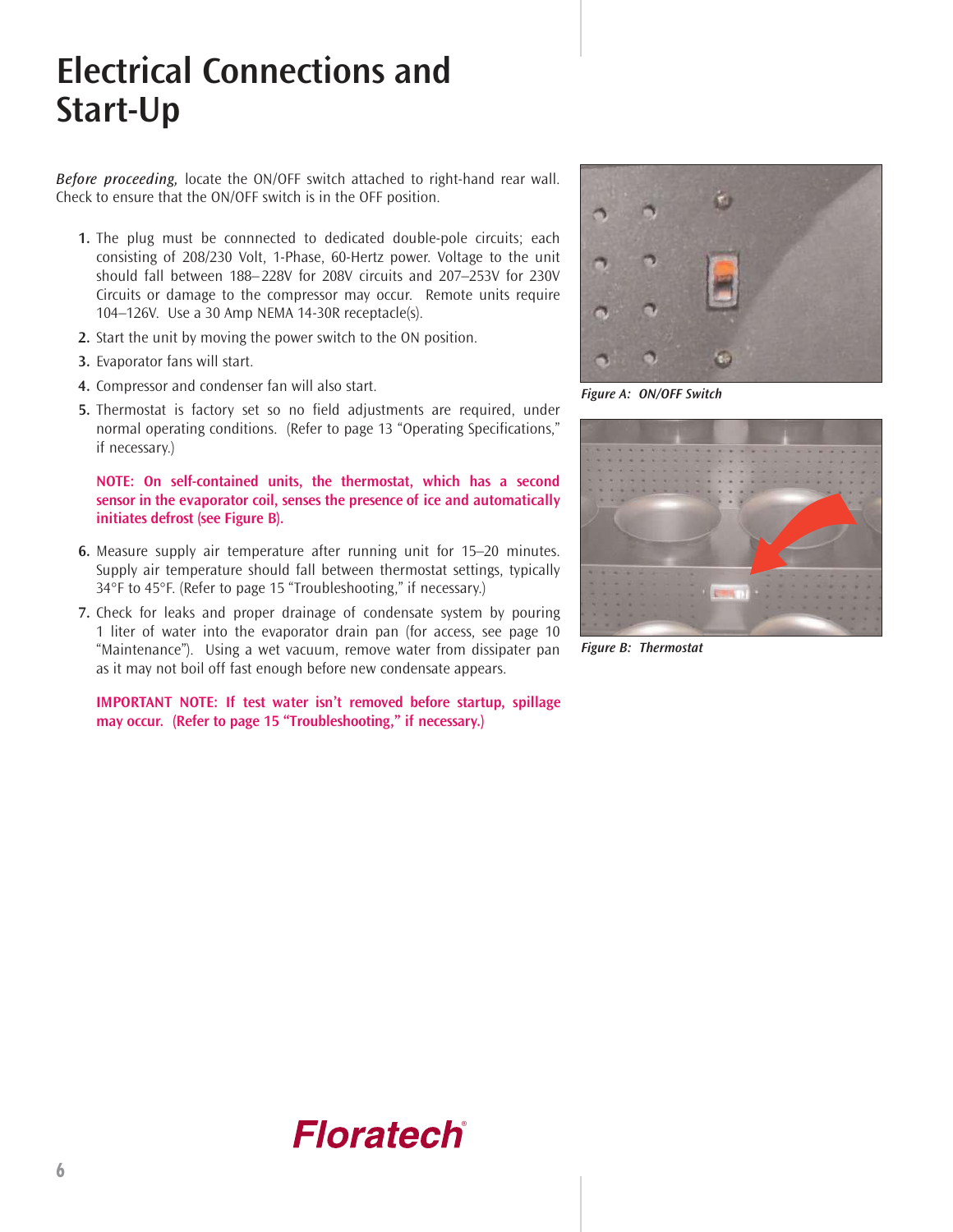## **Cleaning and Maintenance — General Comments**

Keeping your Floratech unit operating efficiently will require simple, scheduled maintenance tasks to be performed regularly. We recommend that you establish a simplified, two-level cleaning schedule for your unit as follows:

> **Schedule A: Weekly** — Exterior Cleaning **Schedule B: Quarterly** — Condenser / Evaporator Coils, Drain Pan and Dissipater Pan

To avoid the expense of unnecessary service calls (cleaning and maintenance are not covered under the warranty), refer to the appropriate section for the tasks listed below and make sure that these maintenance tasks have been performed.

| <b>Exterior Cleaning:</b>                               | $\longrightarrow$ | Page 8  | 1 to 7 days                  |
|---------------------------------------------------------|-------------------|---------|------------------------------|
| Condenser Section & Filter:                             | $\longrightarrow$ | Page 9  | 1 to 3 months                |
| Evaporator Section & Filter:                            | $\rightarrow$     |         | Page $10 - 11$ 1 to 3 months |
| Dissipater Pan with Heater and Float: $\longrightarrow$ |                   | Page 12 | 1 to 3 months                |

All cleaning frequencies are approximate. Specific intervals depend on your unit's specific application and environment. We recommend checking for cleanliness during the earliest interval and clean as necessary. Longer cleaning and maintenance intervals may require spending more time to perform individual tasks.

Creating and following your specific schedule will save both time and money for you and your customers.

*SPECIAL NOTE:* **If Water Appears On Floor —**

- **• Check for spilled water during flower removal or addition,**
- **Check for or clear clogged drain or line,**
- **Check for or replace blown heater fuse,**
- **Check for or clear stuck float or obstruction,**
- **If problem still exists, call for service.**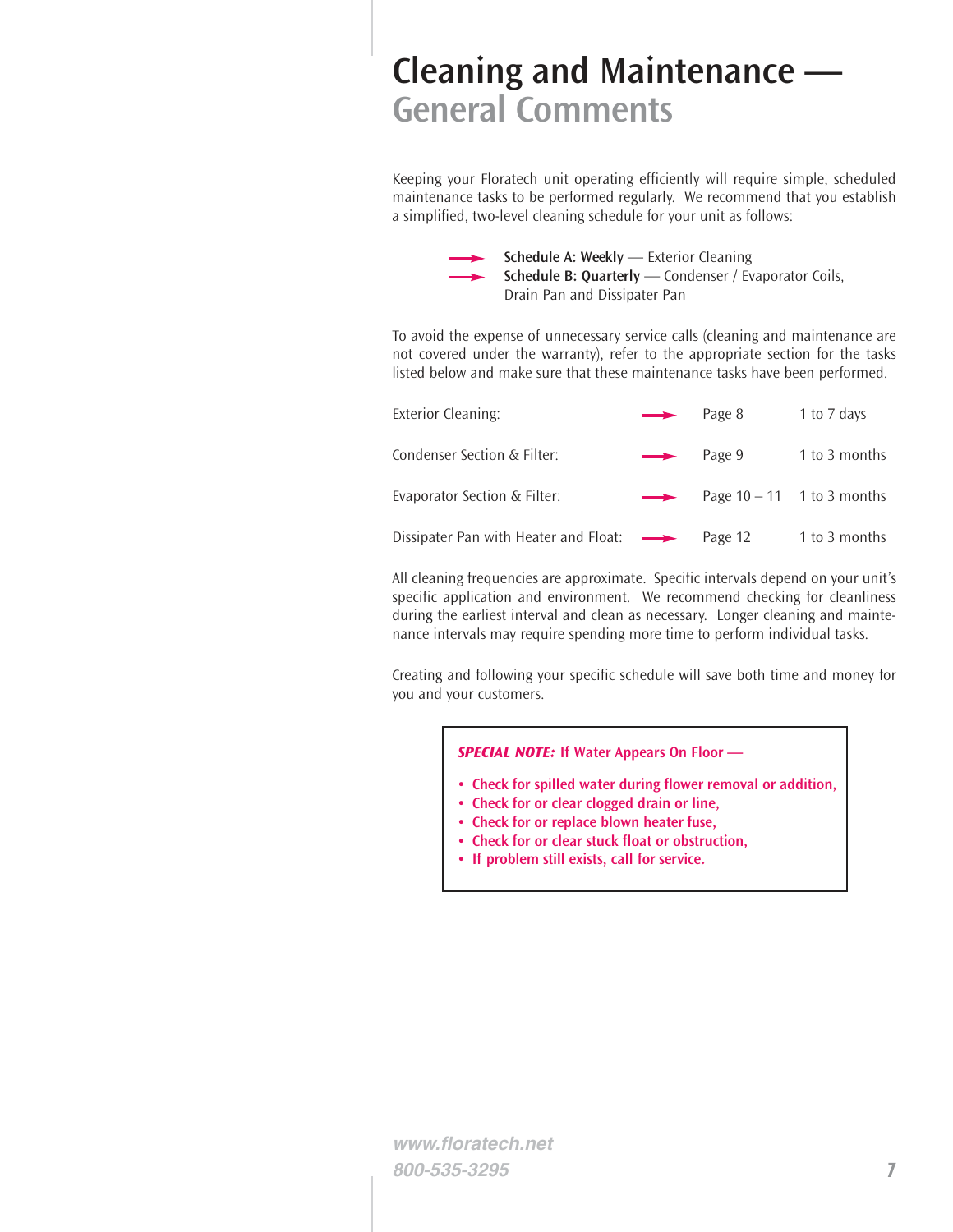# **Cleaning and Maintenance — Display Case**

**Schedule A: Weekly — Exterior Cleaning**

Proper maintenance maximizes cooling and condensate drainage by preventing debris from clogging drain or acting like insulation. Presenting "eye-catching" clean, tidy and full displays increases potential sales.

- **1.** TURN UNIT OFF. This prevents loose particles from being blown around.
- **2.** Remove the vases being careful not to spill any water (see Figure A). This is an ideal time to clean and sanitize vases.
- **3. NEVER** pour water into a vase hole (see Figure B).
- **4.** Vacuum first, then wipe the deck and all external surfaces, including mirrored acrylic panels, with a soft cloth dampened with mild soapy water (see Figure C). **DO NOT** use strong alkali solutions, abrasive cleaners or spray-type cleaners.
- **5.** Return vases and fill with water/solution.
- **6.** Wipe up any spillage.
- **7.** TURN UNIT ON.



*Figure A: Clean & Sanitize Vases*



*Figure B: NEVER Pour Water Into Hole*



*Figure C: Wipe-down Shelves & Panels*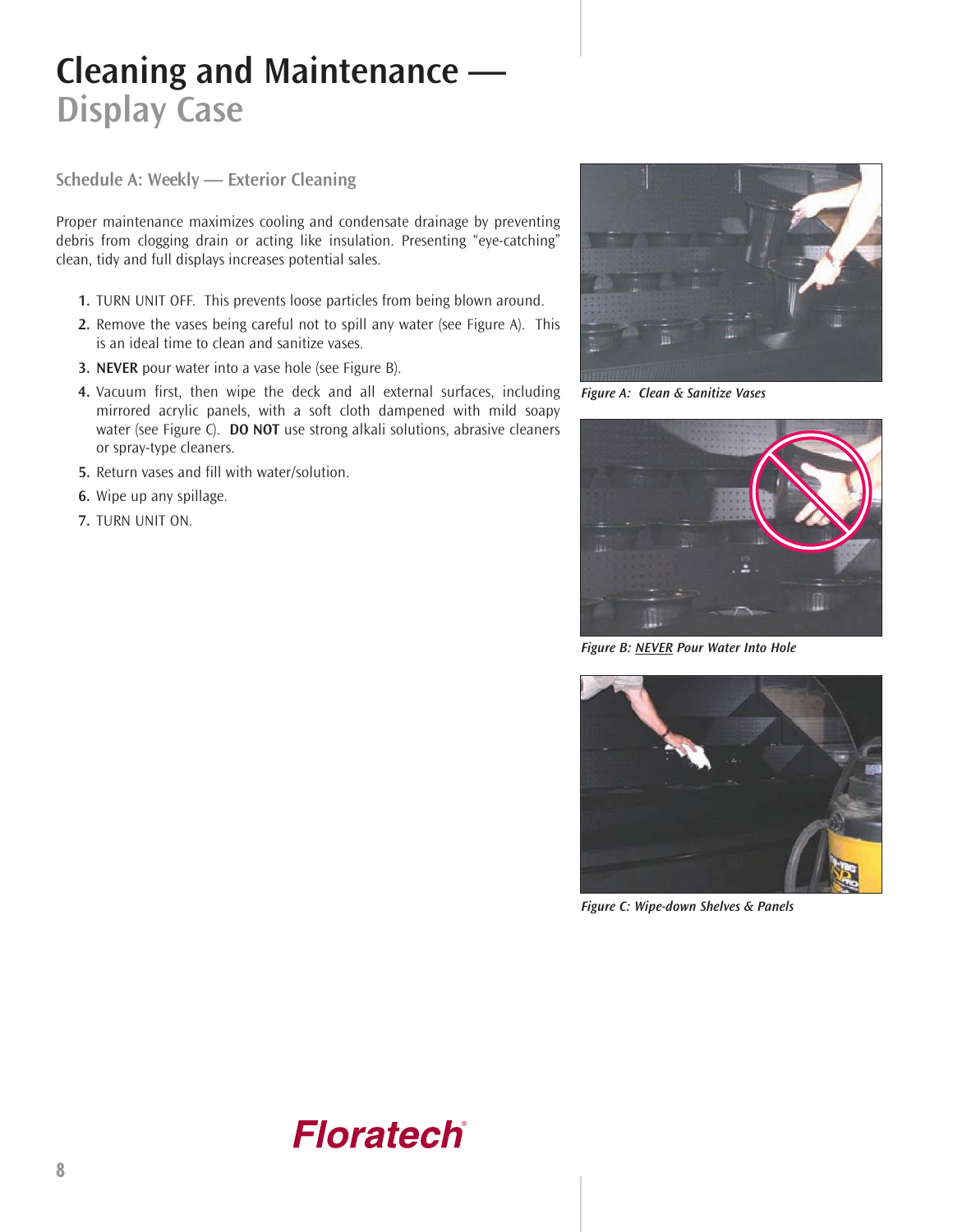

*Figure A: Backside Access to Condenser & Reset Switch*



*Figure B: Filter Media Removal*



*Figure C: Clean with a Brush*



*Figure D: Reset Pressure Switch*

# **Cleaning and Maintenance — Condenser Section & Filter**

**Schedule B: Quarterly — Condenser / Evaporator Coils, Filter Media, Drain Pan and Dissipater Pan**

**Cleaning and Maintenance —** Condenser (Warm Compartment) 1 to 3 months

Perform in conjunction with **Cleaning and Maintenance — Evaporator and Drain Pan**

Perform in conjunction with **Cleaning and Maintenance — Dissipater Pan**

Proper maintenance maximizes cooling and minimizes electrical usage by preventing debris buildup on the unit's coil, which will act like insulation. This insulation "blanket" increases system pressures and temperatures that reduce compressor efficiency. Costly compressor repairs can occur from neglect.

- **1.** TURN UNIT OFF and UNPLUG (if possible). This prevents loose particles from being blown around.
- **2.** Unscrew and remove access panels on backside of unit (see Figure A).
- **3.** Remove filter media from face of condenser, wash in a mild soap solution and allow to dry (see Figure B).
- **4.** Clean the entire coil face using a wet/dry vacuum and brush (see Figure C).

**NOTE: Be careful around sharp edges of panels and coil fins. Do not use scrapers, screwdrivers, etc. to clean the coil face or coil damage could result.**

- **5.** Clean surrounding area and intake grill as well. Left unattended, lint and dust build-up becomes airborne causing coil to become dirty sooner than expected.
- **6.** Reset pressure switch, if necessary (see Figure D).
- **7.** Replace filter media to face of condenser
- **8.** Replace rear access panel(s) and fasten securely with screws.
- **9.** PLUG UNIT IN (if applicable) and TURN ON.

**www.floratech.net 800-535-3295 9**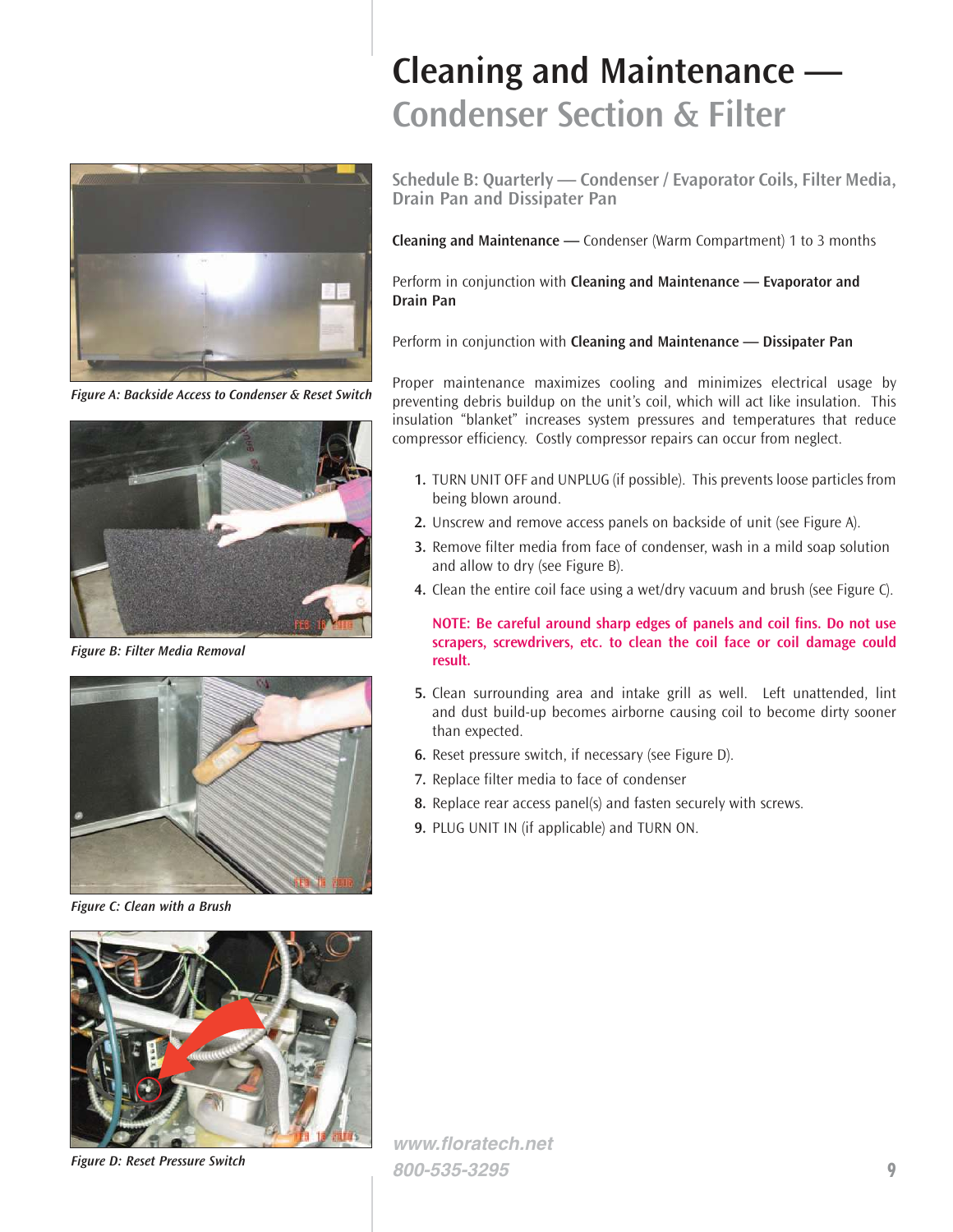### **Cleaning and Maintenance — Evaporator Section & Filter**

**(Cool Compartment) 1 to 3 months**

Proper maintenance maximizes cooling and condensate drainage by preventing debris from acting like insulation or clogging drain. This insulation "blanket" reduces airflow and heat transfer efficiency. Under severe conditions, excessive ice formation could cause water leaks when thawed.

Perform in conjunction with **Cleaning and Maintenance — Dissipater Pan**

Perform in conjunction with **Cleaning and Maintenance — Condenser**

- **1.** TURN UNIT OFF and UNPLUG (if possible). This prevents loose particles from being blown around.
- **2.** Reach inside of front wall and gently pull up on the handles provided (see Figure A). When the wall has reached its maximum height, gently pull the wall toward you and allow it to come to rest (see Figure B).
- **3.** Remove filter media from face of evaporator (see Figure C), wash in a mild soap solution, rinse and allow it to dry.
- **4.** Clean the entire coil face and its surrounding area using a wet/dry vacuum and brush (see Figure D). Be careful around sharp edges of sheet metal and coil fins. Do not use scrapers, screwdrivers, etc., or coil damage could result.



*Figure A: Gently Pull Up on the Handles Provided*



*Figure B: Gently Pull the Wall Toward You*



*Figure D: Clean Coil with a Wet/Dry Vacuum & Brush Figure C: Remove Filter Media*



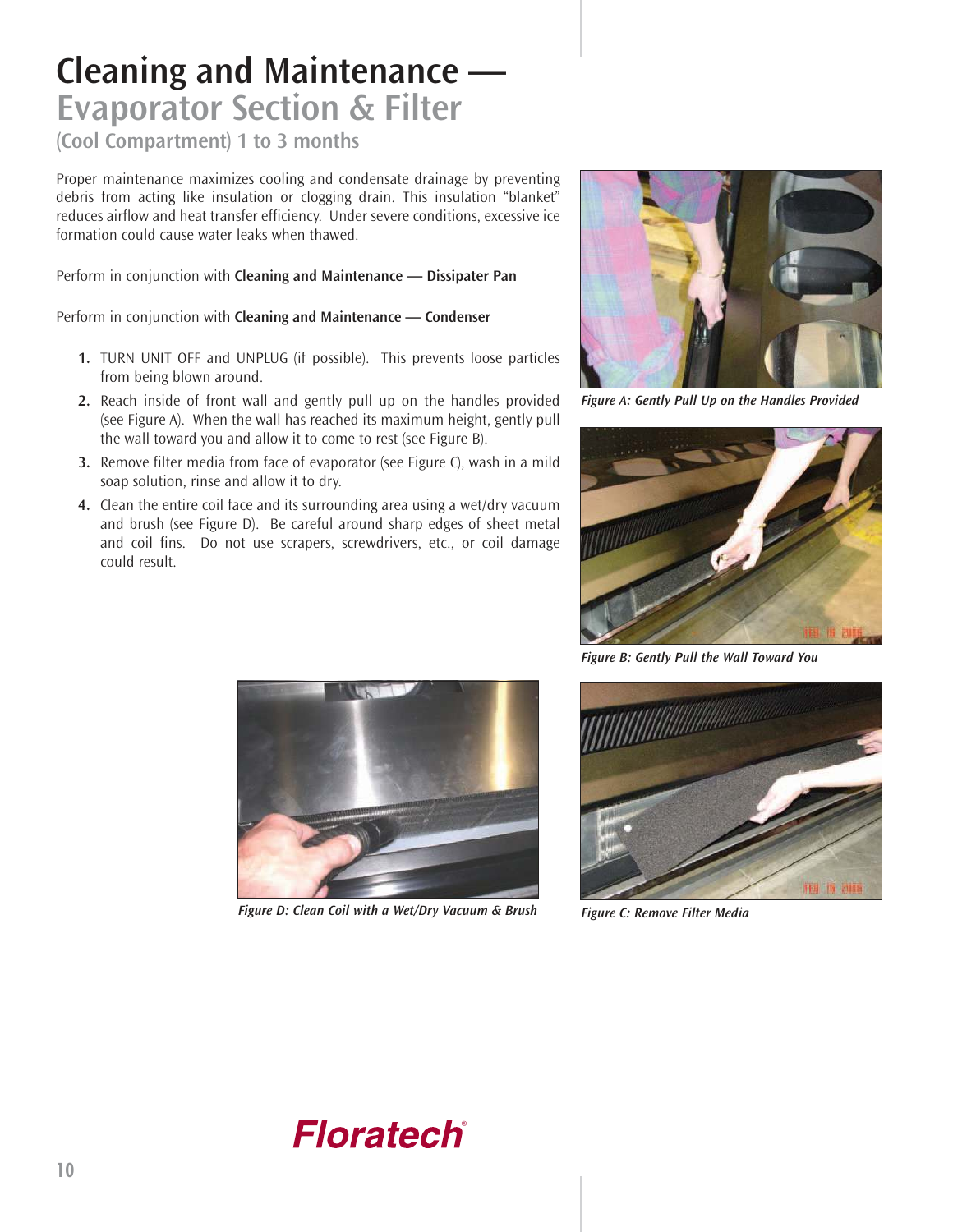

*Figure E: Clean Drain Opening & Drain Pan*



*Figure F: Wipe-down with a Soft Cloth*

## **Cleaning and Maintenance — Evaporator Section & Filter**

**(Cool Compartment) 1 to 3 months (Continued)**

#### Perform in conjunction with **Cleaning and Maintenance — Condenser (Continued)**

- **5.** Clean out the drain opening and the drain pan (see Figure E).
- **6.** Flush drain pan and hose with 1 liter of fresh water. Be careful not to overflow dissipater pan located in condenser compartment.
- **7.** Wipe the pan with a soft cloth to remove any additional debris from the pan (See Figure F).
- **8.** Replace dry evaporator filter media.
- **9.** Gently push the front wall back to its highest position and then gently push it in a downward direction until it is seated against the two sidewalls.
- **10.**Wipe up any spillage.
- **11.** PLUG UNIT IN (if applicable) and TURN ON.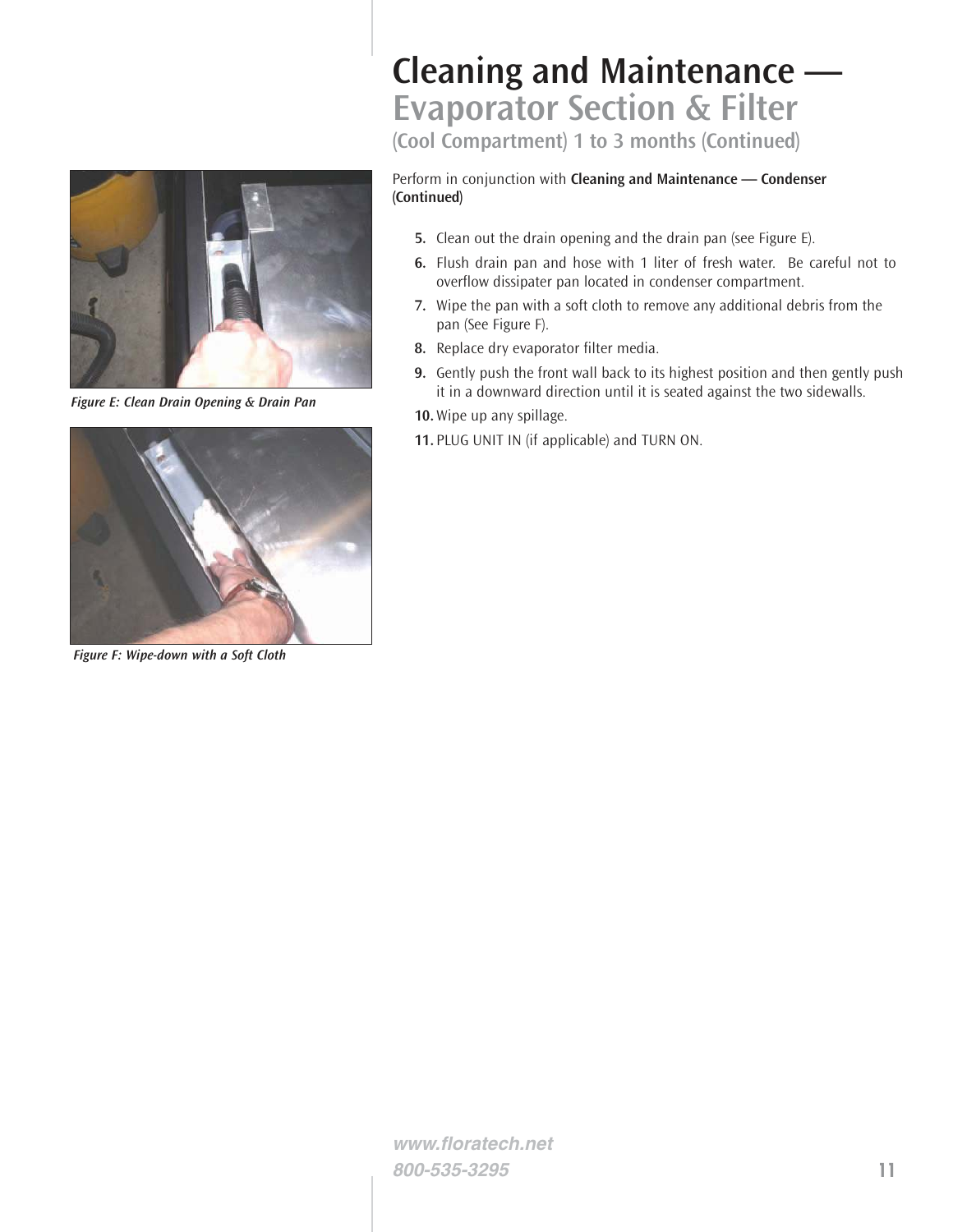## **Cleaning and Maintenance — Dissipater Pan with Heater and Float**

**(If present) 1 to 3 months**

Perform in conjunction with **Cleaning and Maintenance — Condenser**

Perform in conjunction with **Cleaning and Maintenance — Evaporator and Drain Pan**

Proper maintenance maximizes condensate drainage and boiling, which prevents water leaking on to the floor due to a clogged drain or stuck float. Condensate water flows from evaporator drain pan into dissipater pan through a 1-inch ID plastic tube that has a preformed P-trap. As the water level rises, the float activates the heater to boil water away. The heater is only active during compressor operation.

- **1.** TURN UNIT OFF and UNPLUG (if possible). This prevents loose particles from being blown around.
- **2.** Unscrew and remove access panels on backside of unit (see Figure A).
- **3.** Remove water and debris from inside pan using a wet/dry vacuum. Left uncleaned, sludge will cause the float to stick, causing possible heater failure and water on the floor.
- **4.** Verify that the float moves freely (see Figure B). If not, remove all debris trapped between float and corner of pan. If float still does not function, call for service.
- **5.** Verify that water flows freely through the P-trap and remaining tubing (see Figure C). If not, remove the clog.
- **6.** Replace rear access panel(s) and fasten securely with screws.
- **7.** PLUG UNIT IN (if applicable) and TURN ON.



*Figure A: Rear Panels Removed*



*Figure B: Dissipater Heater & Float*



*Figure C: Drain P-Trap Tubing*

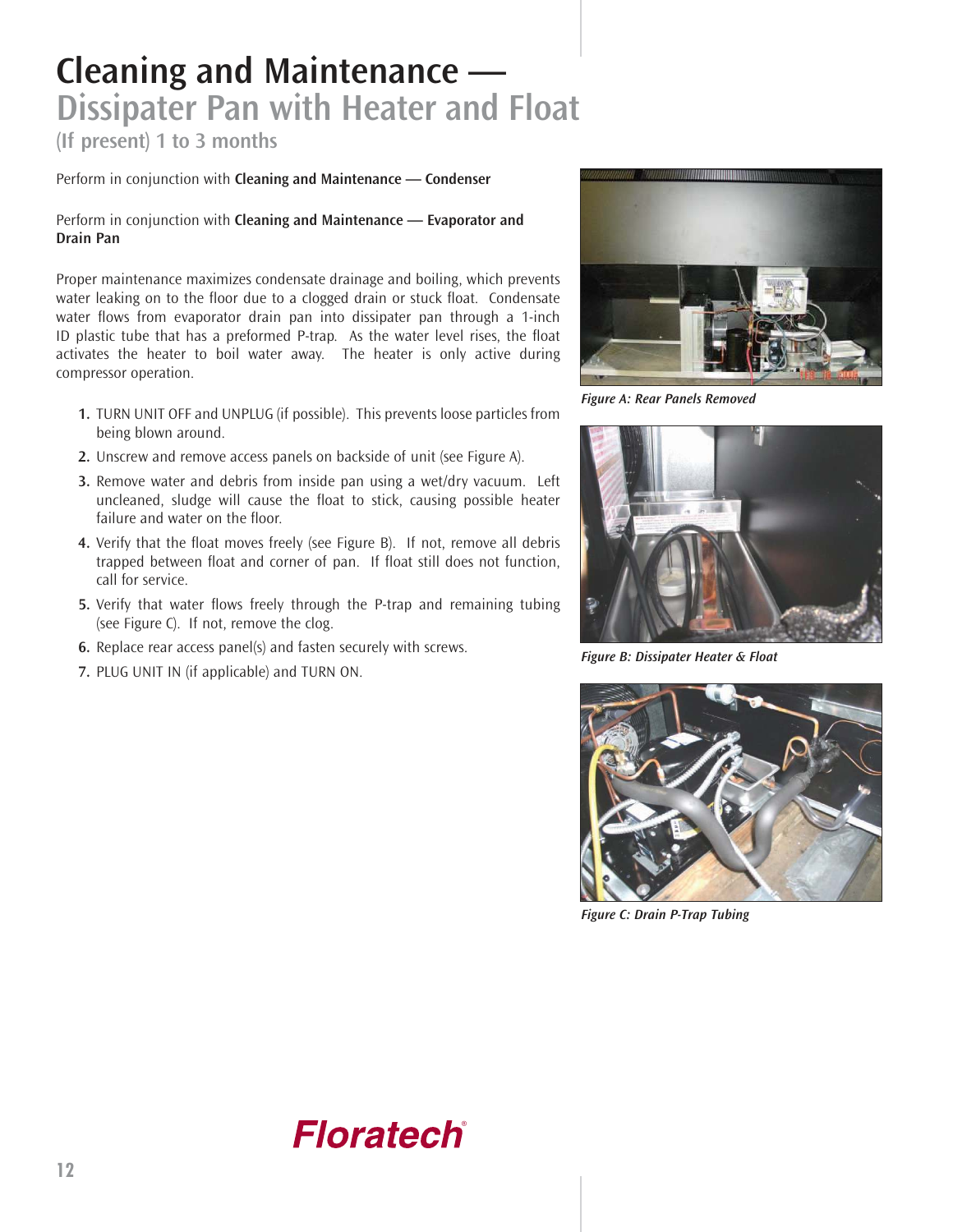# **Operating Specifications (Low Profile)**

| <b>Type</b>                                                                                                                                      | <b>Low Profile</b><br>(Self-Contained) |
|--------------------------------------------------------------------------------------------------------------------------------------------------|----------------------------------------|
|                                                                                                                                                  |                                        |
|                                                                                                                                                  |                                        |
| Weight (approximate lbs.)                                                                                                                        |                                        |
| Dimensions (W $\times$ H $\times$ D in)                                                                                                          |                                        |
| Electrical (volt/phase/hz) 220/1/60<br>Minimum Circuit Amps (MCA) 23.8                                                                           |                                        |
|                                                                                                                                                  |                                        |
|                                                                                                                                                  |                                        |
|                                                                                                                                                  |                                        |
|                                                                                                                                                  |                                        |
| Size: 10,200 btuh                                                                                                                                |                                        |
|                                                                                                                                                  |                                        |
|                                                                                                                                                  |                                        |
| Thermostat (SP + DIF = Cut-In)<br>SP-Setpoint Cut-Out 35°F<br>DIF-Differential4°F                                                                |                                        |
|                                                                                                                                                  |                                        |
| Dual Pressure Switch R404A<br>Low Press Cut In (psig) $\ldots$ 88<br>Low Press Cut Out (psig) 55<br>High Press Cut Out w/Manual Reset (psig) 375 |                                        |
| Fuse, Ceramic Slo-Blo (MDA 1.25L x .25D)  2-10a                                                                                                  |                                        |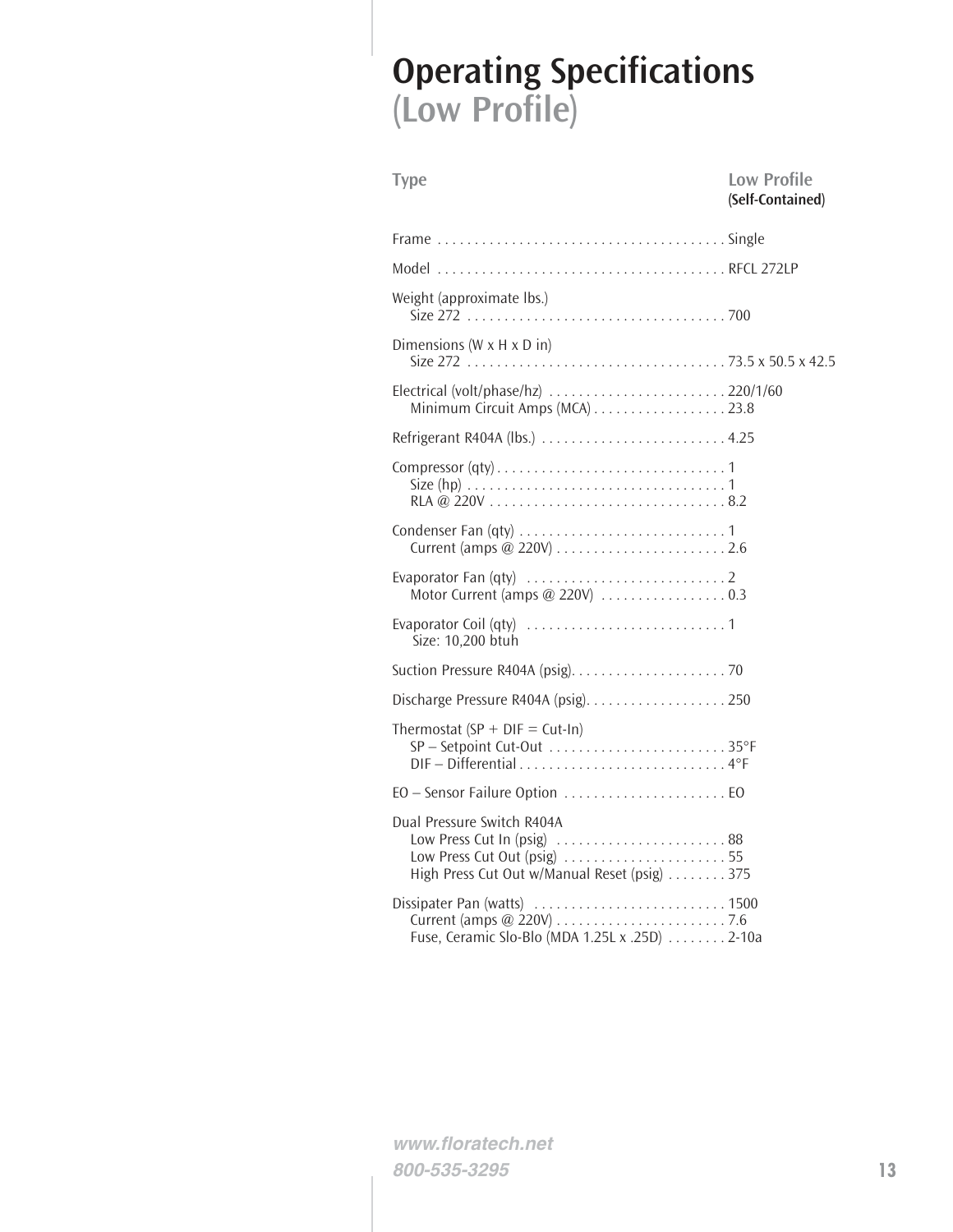# **Operating Specifications (Abbreviations)**

### **ABBREVIATIONS:**

**A or Amp** = Amperes **BTUH** = British Thermal Unit per Hour  $C = C$ elsius **cm** = Centimeters **CFM** = Cubic Feet per Minute  $DB = Dry Bulb$ **F** = Fahrenheit **HZ** = Hertz  $in = Inch$ **kg** = Kilograms **LBS** = Pounds **MCA** = Minimum Circuit Amps **Min** = Minute **OD** = Outside Diameter **psig**= Pounds per Square Inch Gage **QTY** = Quantity **RH** = Relative Humidity **RLA** = Rated Load Amps **RPM** = Revolutions Per Minute **SST** = Saturated Suction Temperature **TXV** = Thermostatic eXpansion Valve **TYP** = Typical  $V = Volt$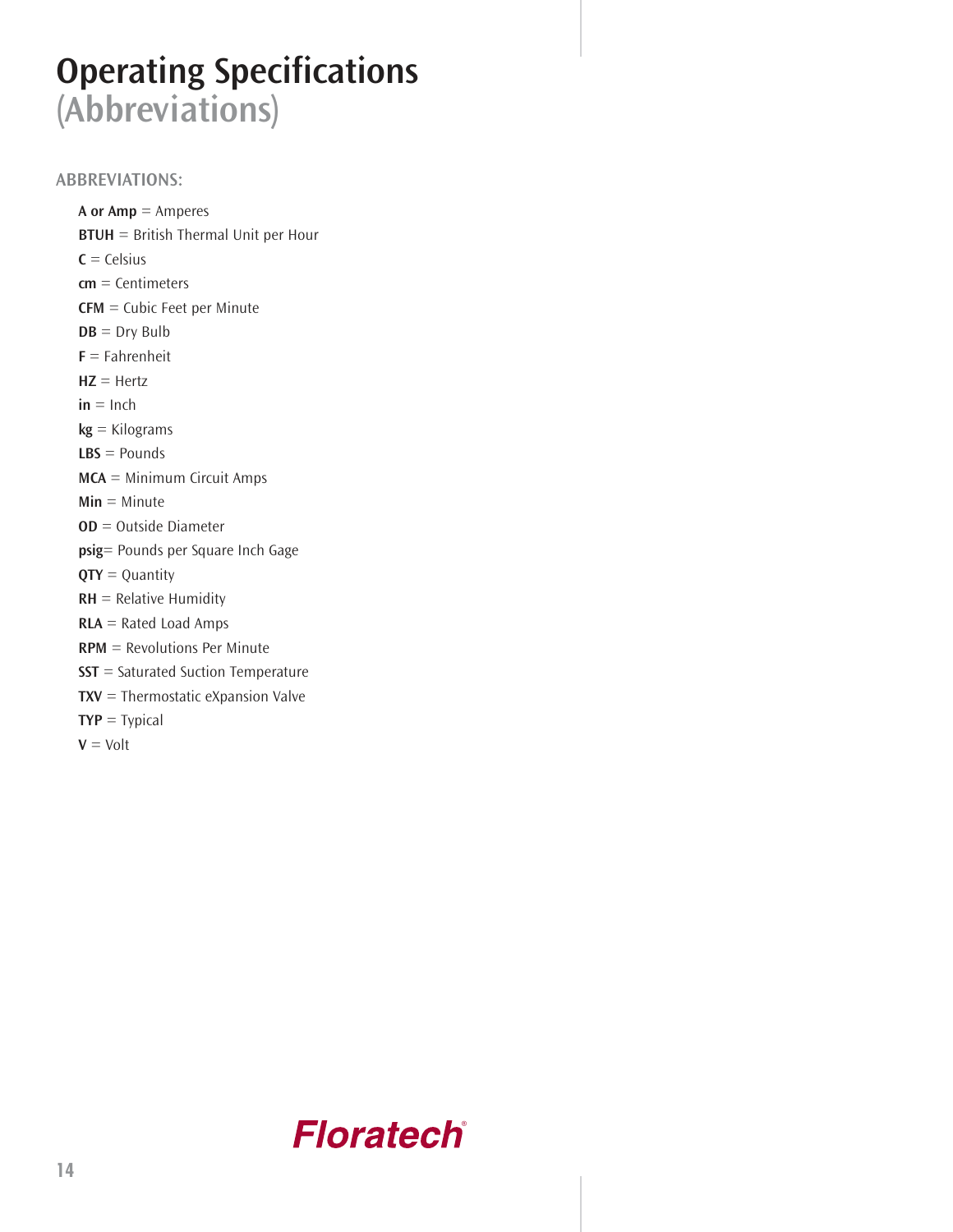# **Troubleshooting Guide**

#### **Problem — Case Temperature Too High**

**Operating Conditions:**

**A. Compressor Running, Fans Running, Pressures Normal**

#### **Possible Causes:**

- 1. Ambient temperature higher than 75°F or external heat being introduced into unit
- 2. Thermostat improperly adjusted or defective

#### **Operating Conditions:**

**B. Evaporator Or Condenser Fans Stopped**

#### **Possible Causes:**

- 1. Power to unit is off
- 2. On / Off Switch is in OFF Position
- 3. Wire loose
- 4. Fan motor defective
- 5. Fan hitting shroud

#### **Operating Conditions:**

**C. Head Pressure High** (Over 300 psig)

#### **Possible Causes:**

- 1. Condenser or filter dirty
- 2. Condenser air path restricted
- 3. Condenser fan not running
- 4. Refrigerant overcharge
- 5. Air in system

**www.floratech.net 800-535-3295 15**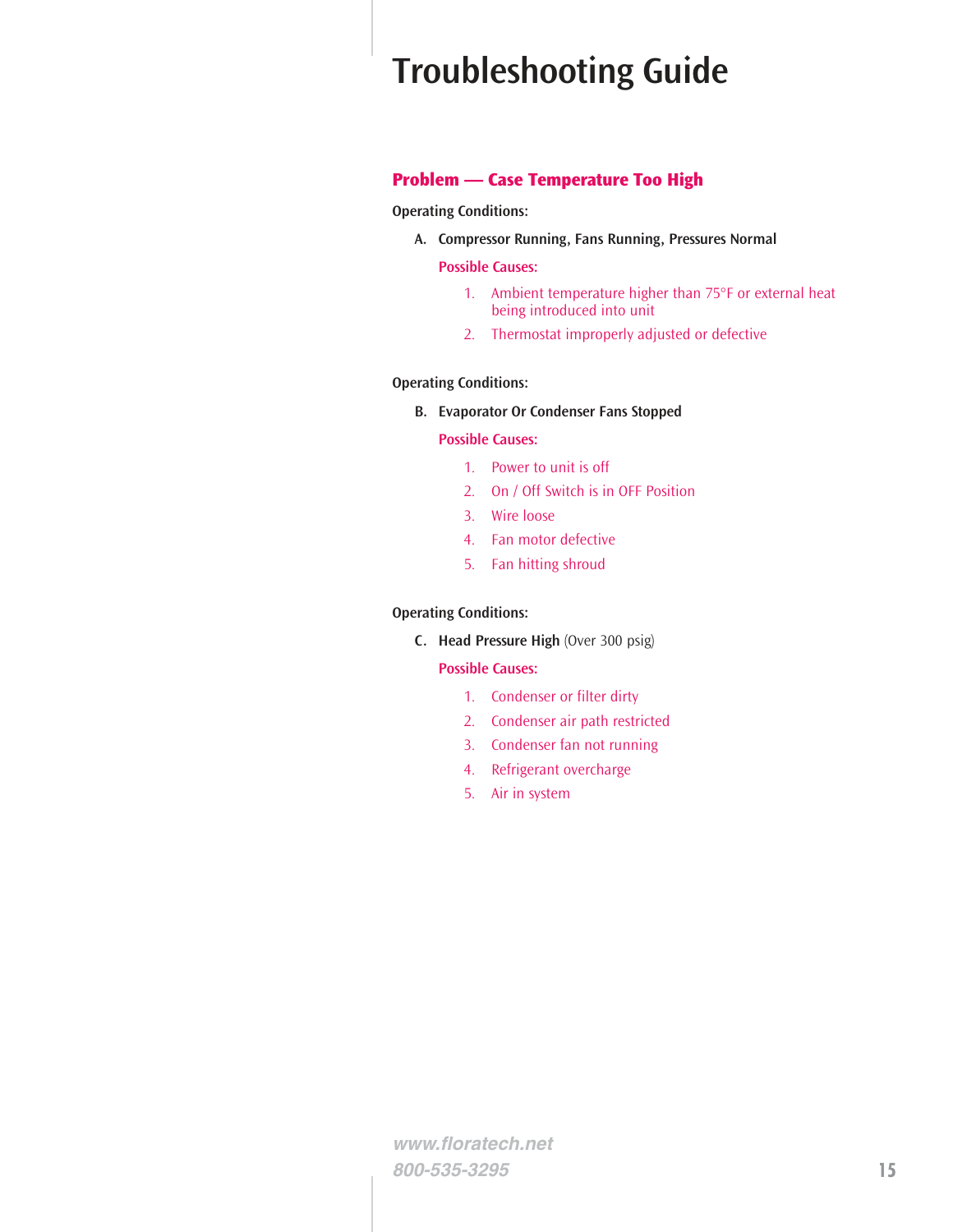# **Troubleshooting Guide Continued**

### **Problem — Case Temperature Too High (Continued)**

#### **Operating Conditions:**

**D. Head Pressure Low** (Under 125 psig)

Or

**Suction Pressure Low** (Under 30 psig)

#### **Possible Causes:**

- 1. Ambient temperature lower than 60°F or external cooling being introduced into unit
- 2. Evaporator coil with excessive frost (see E, below)
- 3. Filter drier contaminated or other high-side restriction
- 4. Refrigerant shortage
- 5. Expansion valve restricted

#### **Operating Conditions:**

#### **E. Evaporator Coil With Excessive Frost**

#### **Possible Causes:**

- 1. Evaporator airflow restricted
- 2. Evaporator fan(s) not running
- 3 Refrigerant undercharge
- 4. Low pressure switch setting improperly adjusted or defective

#### **Operating Conditions:**

### **F. Compressor Stopped Or Cycling, Evaporator Fans Running**

#### **Possible Causes:**

- 1. High pressure switch tripped
- 2. Low pressure switch setting improperly adjusted or defective
- 3. Refrigerant over/under charge
- 4. Compressor wire loose
- 5. Compressor defective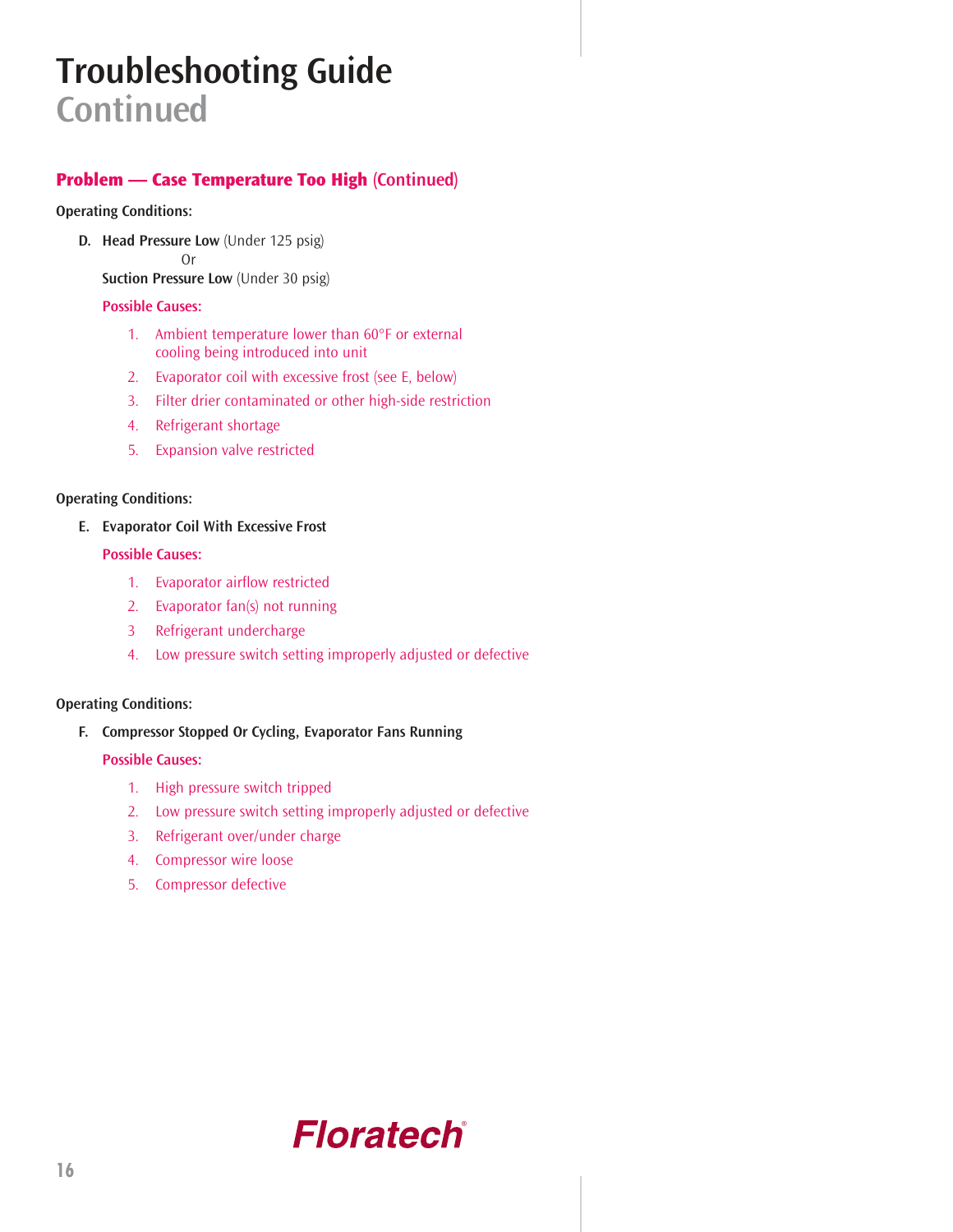## **Troubleshooting Guide Continued**

### **Problem — Case Temperature Too Low**

**Operating Conditions:**

**A. Compressor Running, Fans Running**

#### **Possible Causes:**

- 1. Thermostat setting too low (adjust per operating instructions)
- 2. Thermostat defective

#### **Problem — Water On Floor**

#### **Operating Conditions:**

**A. Normal Operation**

#### **Possible Causes:**

- 1. Flowers drip during removal
- 2. Water spilled in case
- 3. Relative humidity too high (above 50%) and/or ambient temperature too low (below 65°F)
- 4. Evaporator drain hole or drain tube clogged
- 5. Hose clamp loose
- 6. Dissipater pan or its circuit failed
- 7. Drain pan leaks (Evaporator or Dissipater)

### **Problem — Excess Noise or Vibration**

#### **Operating Conditions:**

**A. Normal Operation**

#### **Possible Causes:**

- 1. Screws or panels loose
- 2. Unit positioned on uneven floor
- 3. Fans hitting excessive ice build up on evaporator coil
- 4. Refrigerant overcharge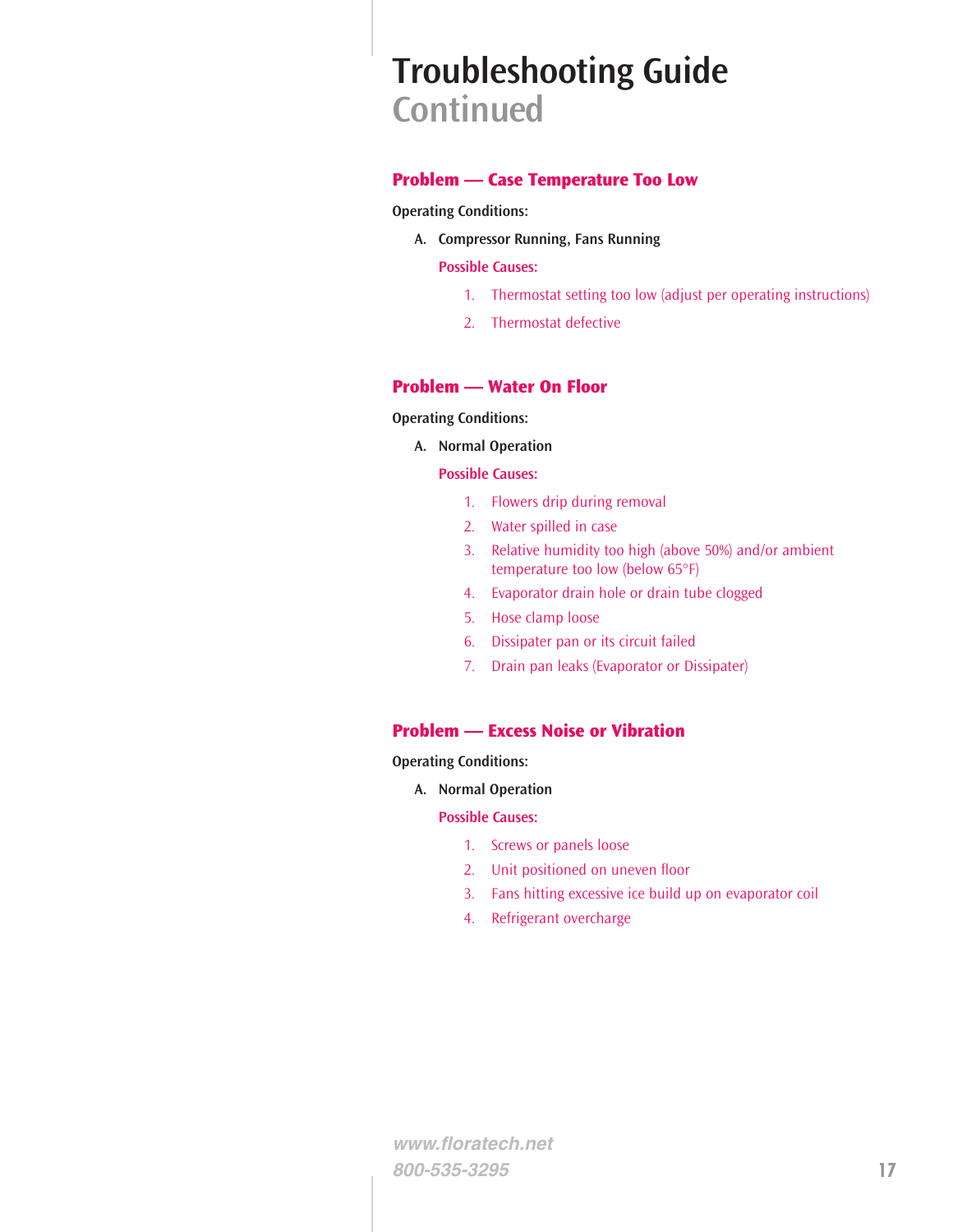# **Wiring Diagram Self-Contained Low Profile**

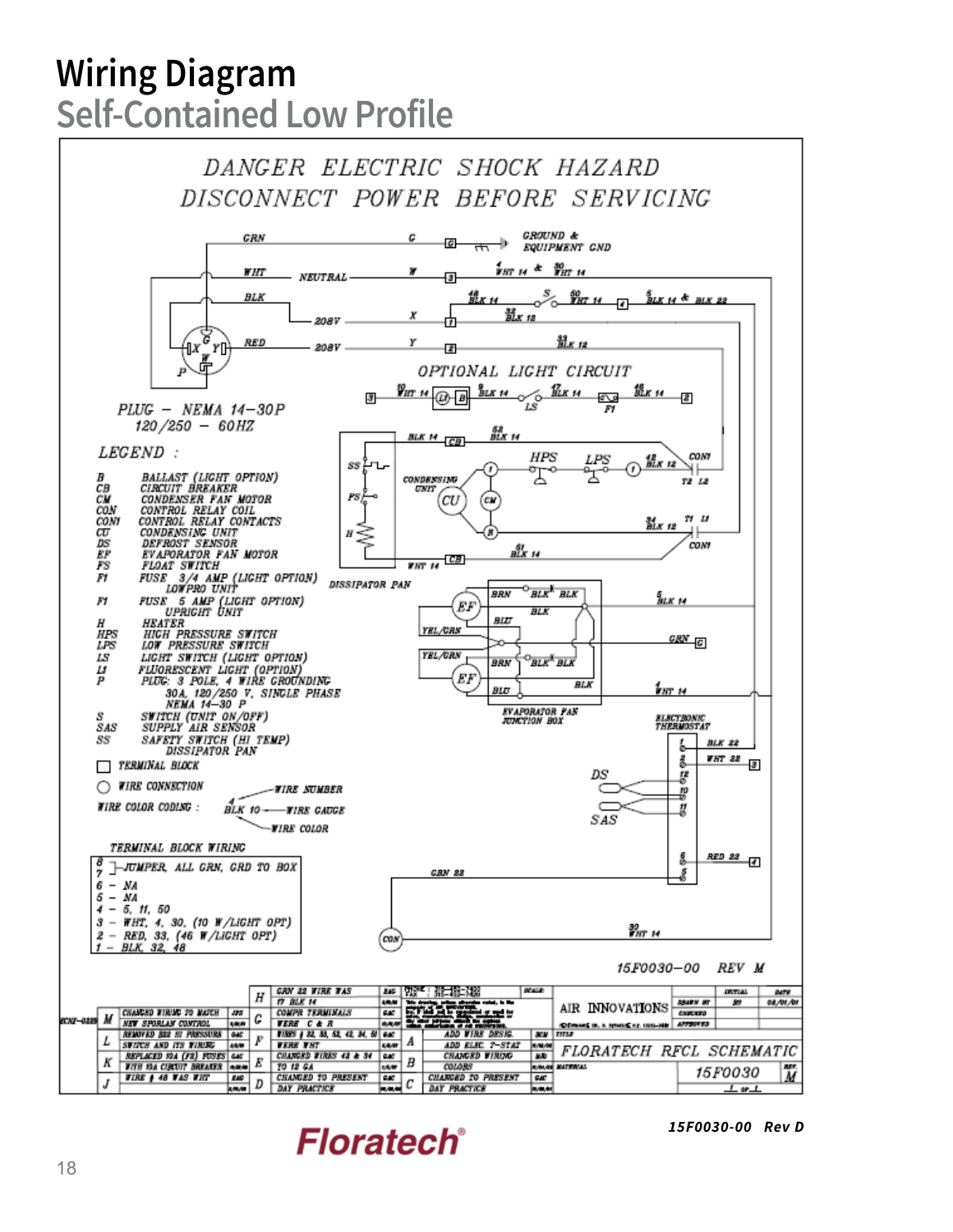### **Warranty Procedure**

The unit serial number is noted on all packing lists and bills of lading and, along with the shipping date, is kept on file at Floratech for warranty purposes. All correspondence regarding warranty must include the model number and serial number of the unit involved. Note that the warranty is null and void if the serial number on the unit or compressor is altered, removed or defaced. All inquiries or correspondence regarding warranty should be handled in accordance with the Warranty (see next page) and directed to:

### **Floratech**®

7000 Performance Drive North Syracuse, New York 13212 Phone: 1-315-452-7400 Fax: 1-315-452-7420 info@airinnovations.com www.airinnovations.com Attn: Service Dept.

This procedure includes but is not limited to:

Obtaining authorization from Floratech prior to incurring any charges for repair or replacement.

Returning prepaid within 30 days any and all defective parts.

**www.floratech.net 800-535-3295 19**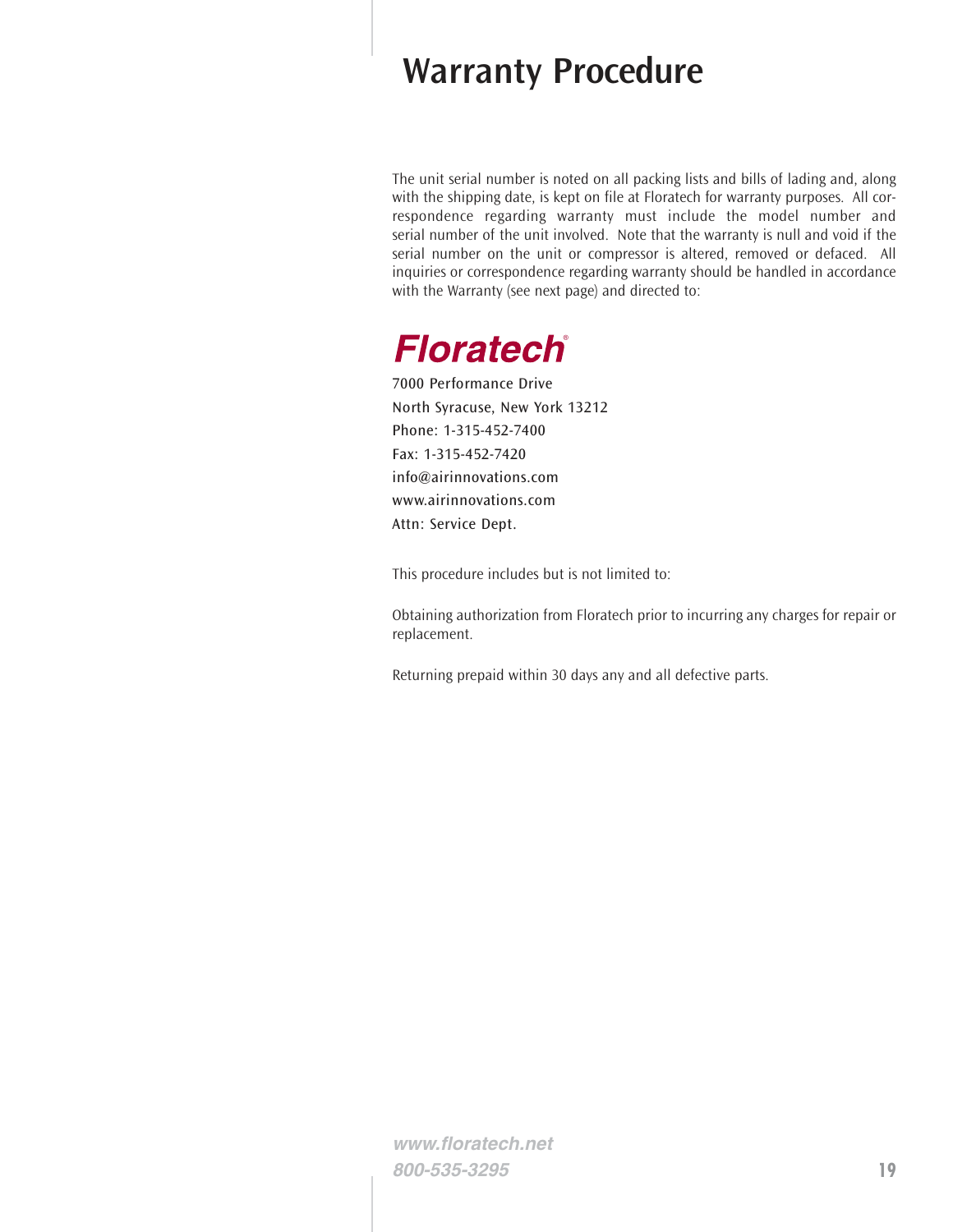# **Warranty**

### **General**

Floratech warrants, to the original buyer, its goods and all parts thereof to be free from defects in material and workmanship for one year from the date of invoicing assuming NORMAL USE AND SERVICE.

### **Liability**

Floratech liability shall be limited to the repair or replacement (at its option) of any part, which, at our sole discretion, is determined to be defective. The purchaser shall pay all transportation costs. Additionally, if a malfunction occurs within 90 days from the date of invoice, Floratech will reimburse the reasonable cost of labor required for the repair or replacement provided authorization is obtained from one of our authorized representatives prior to incurring any labor charges.

### **Limitation of Liability**

THESE WARRANTIES ARE MADE IN LIEU OF ALL OTHER WARRANTIES EXPRESSED OR IMPLIED, INCLUDING ANY IMPLIED WARRANTY OF MERCHANTABILITY OR FITNESS FOR A PARTICULAR PURPOSE AND IN LIEU OF ANY OTHER OBLIGATION OR LIABILITY, INCLUDING LIABILITY FOR ANY INCIDENTAL OR CONSEQUENTIAL DAMAGES. Floratech will not be responsible for any costs or liabilities whatsoever resulting from improper installation or service of its equipment. In the event that Floratech or its distributors are found liable for damage based on any defect or nonconformity in the products, their total liability for each defective product shall not exceed the purchase price of such defective product. Additionally, neither the repair nor the replacement of any part shall serve to renew or extend the original warranty period. No person or representative is authorized to change these warranties or assume any other obligations or liabilities for Floratech in connection with the sale of its systems.

### **Indemnification**

Purchaser agrees to indemnify, hold harmless and defend seller and its officers, directors, agents and employees from and against any and all claims, liabilities, costs and expenses arising out of or related to Purchaser's use of the goods, or in any way involving injury to person or property or accident occasioned by the goods sold by Floratech to Purchaser.

### **Foreign Government and Indian Nations**

If Purchaser is a foreign government or an Indian nation, Purchaser hereby expressly waives its defense of sovereign immunity in the event of a dispute between Purchaser and Floratech regarding this invoice and Purchaser expressly acquiesces to the jurisdiction of the federal and state courts of the United States.